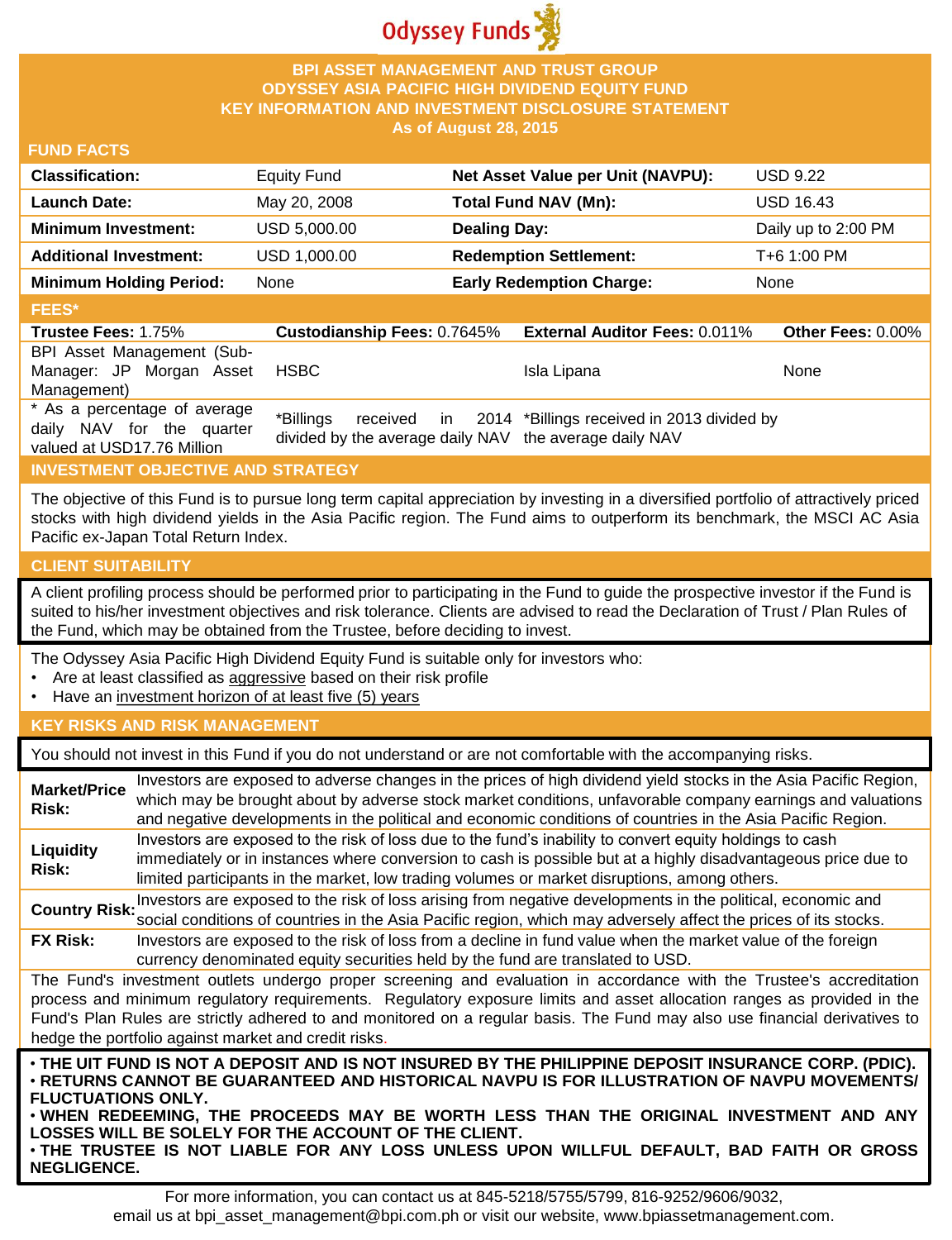# **FUND PERFORMANCE AND STATISTICS AS OF AUGUST 28, 2015**

(Purely for reference purposes and is not a guarantee of future results)

# **NAVPU GRAPH**



| <b>CUMULATIVE PERFORMANCE (%) 1</b>    |            |          |          |             |          |                   |
|----------------------------------------|------------|----------|----------|-------------|----------|-------------------|
|                                        | 1 mo       | 3 mos    | 6 mos    | <b>1 YR</b> | 3 YRS    | S.I. <sup>5</sup> |
| Fund                                   | $-8.53$    | $-14.31$ | $-13.26$ | $-15.10$    | 2.22     | $-7.80$           |
| <b>Benchmark</b>                       | $-9.60$    | $-17.52$ | $-15.25$ | $-18.29$    | 5.90     | 1.22              |
| <b>ANNUALIZED PERFORMANCE (%) 1</b>    |            |          |          |             |          |                   |
|                                        | 1 YR       | 2 YRS    | 3 YRS    | 4 YRS       | 5 YRS    | S.I. <sup>5</sup> |
| Fund                                   | $-15.10$   | $-0.64$  | 0.73     | $-0.24$     | 1.27     | $-1.11$           |
| <b>Benchmark</b>                       | $-18.29$   | -0.57    | 1.93     | 1.02        | 3.23     | 0.17              |
| <b>CALENDAR YEAR PERFORMANCE (%) 1</b> |            |          |          |             |          |                   |
|                                        | <b>YTD</b> | 2014     | 2013     | 2012        | 2011     | 2010              |
| Fund                                   | $-10.40$   | 7.08     | $-5.41$  | 21.10       | $-18.24$ | 15.46             |
| <b>Benchmark</b>                       | $-11.41$   | 3.71     | 2.65     | 22.75       | $-15.59$ | 19.24             |

| NAVPU over the past 12 months |       |
|-------------------------------|-------|
| Highest                       | 11.28 |
| Lowest                        | 8.86  |
|                               |       |

| <b>STATISTICS</b>                        |         |
|------------------------------------------|---------|
| Portfolio Beta                           | 0.93    |
| Volatility, Past 1 Year (%) <sup>2</sup> | 15.15   |
| Sharpe Ratio <sup>3</sup>                | $-1.02$ |
| Information Ratio <sup>4</sup>           | 0.08    |
| <b>Current Number of Holdings</b>        | 82      |

# <sup>1</sup>Returns are net of fees.

<sup>2</sup>Measures the degree to which the Fund fluctuates vis-à-vis its average return over a period of time.

<sup>3</sup>Used to characterize how well the return of a Fund compensates the investor for the level of risk taken. The higher the number, the better.

<sup>4</sup>Measures reward-to-risk efficiency of the portfolio relative to the benchmark. The higher the number, the higher the reward per unit of risk.

<sup>5</sup>Since inception.

**TOP TEN HOLDINGS**

\*Declaration of Trust is available upon request through branch of account.

| <b>PORTFOLIO COMPOSITION</b>                        |           |  |
|-----------------------------------------------------|-----------|--|
| <b>Allocation</b>                                   | % of Fund |  |
| Equities                                            | 97.91     |  |
| Cash and Other Receivables                          | 2.09      |  |
| <b>Top Five Sector Holdings (Equity Portion)</b>    |           |  |
| Financials                                          | 55.70     |  |
| Industrials                                         | 10.68     |  |
| Telecommunications                                  | 9.47      |  |
| Energy                                              | 8.38      |  |
| Utilities                                           | 8.04      |  |
| <b>Top Five Country Weightings (Equity Portion)</b> |           |  |
| Australia                                           | 25.00     |  |
| China                                               | 18.50     |  |
| Hong Kong                                           | 15.27     |  |
| Korea                                               | 13.28     |  |
| Singapore                                           | 9.19      |  |

| Name                      | % of Equities |
|---------------------------|---------------|
| <b>HSBC Holdings</b>      | 4.23          |
| Korea Electric Power      | 3.99          |
| <b>DBS Group Holdings</b> | 3.37          |

| Name                           | % of Equities |
|--------------------------------|---------------|
| <b>HSBC Holdings</b>           | 4.23          |
| Korea Electric Power           | 3.99          |
| <b>DBS Group Holdings</b>      | 3.37          |
| <b>BOC Hong Kong</b>           | 3.30          |
| China Mobile                   | 3.20          |
| <b>China Construction Bank</b> | 2.96          |
| <b>QBE Insurance Group</b>     | 2.82          |
| Bangkok Bank                   | 2.70          |
| <b>SK Innovation</b>           | 2.45          |
| PTT                            | 2.44          |
|                                |               |

# **RELATED PARTY TRANSACTIONS\***

The Fund has no investments and trade transactions with Bank of the Philippine Islands, its subsidiaries and related parties.

\* Related party in accordance with BPI's internal policy.